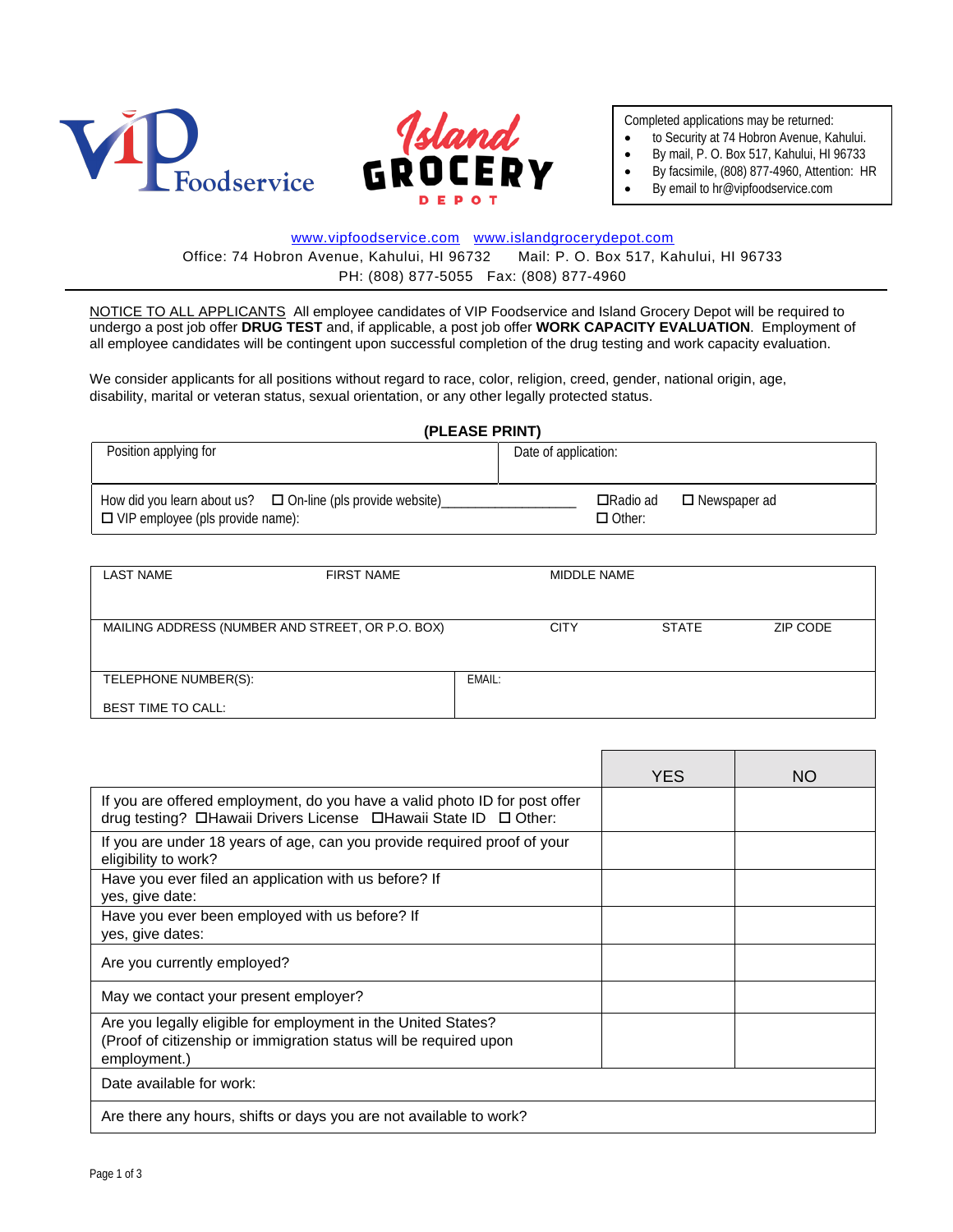# EDUCATION (Indicate Last School Attended)

|                                                                          | Name and Address of School | Course of Study | Graduated? If no,<br>years completed. | Diploma<br>Degree |
|--------------------------------------------------------------------------|----------------------------|-----------------|---------------------------------------|-------------------|
| <b>Elementary School</b>                                                 |                            |                 |                                       |                   |
| <b>High School</b>                                                       |                            |                 |                                       |                   |
| College/University                                                       |                            |                 |                                       |                   |
| Special Training/Skills/Qualifications (Attach separate sheet if needed) |                            |                 |                                       |                   |

## EMPLOYMENT HISTORY (List most recent first; attach separate sheet if needed.)

| Employer:            |             | Dates Employed |                |                         |
|----------------------|-------------|----------------|----------------|-------------------------|
|                      |             | From           | To             | Describe Work Performed |
| Address:             |             |                |                |                         |
|                      |             |                |                |                         |
| City/State/Zip code: |             |                |                |                         |
| Job Title:           | Supervisor: |                |                |                         |
|                      | Telephone:  |                |                |                         |
| Reason for leaving:  |             |                |                |                         |
|                      |             |                |                |                         |
|                      |             |                |                |                         |
|                      |             |                |                |                         |
| Employer:            |             |                | Dates Employed |                         |
|                      |             | From           | To             | Describe Work Performed |
| Address:             |             |                |                |                         |
| City/State/Zip code: |             |                |                |                         |
|                      |             |                |                |                         |
| Job Title:           | Supervisor: |                |                |                         |
|                      | Telephone:  |                |                |                         |
| Reason for leaving:  |             |                |                |                         |
|                      |             |                |                |                         |
|                      |             |                |                |                         |
| Employer:            |             |                | Dates Employed |                         |
|                      |             | From           | To             | Describe Work Performed |
| Address:             |             |                |                |                         |
|                      |             |                |                |                         |
| City/State/Zip code: |             |                |                |                         |
|                      |             |                |                |                         |
| Job Title:           | Supervisor: |                |                |                         |
|                      | Telephone:  |                |                |                         |
| Reason for leaving:  |             |                |                |                         |
|                      |             |                |                |                         |
|                      |             |                |                |                         |
| Employer:            |             |                | Dates Employed |                         |
|                      |             | From           | To             | Describe Work Performed |
| Address:             |             |                |                |                         |
|                      |             |                |                |                         |
| City/State/Zip code: |             |                |                |                         |
| Job Title:           | Supervisor: |                |                |                         |
|                      | Telephone:  |                |                |                         |
| Reason for leaving:  |             |                |                |                         |
|                      |             |                |                |                         |